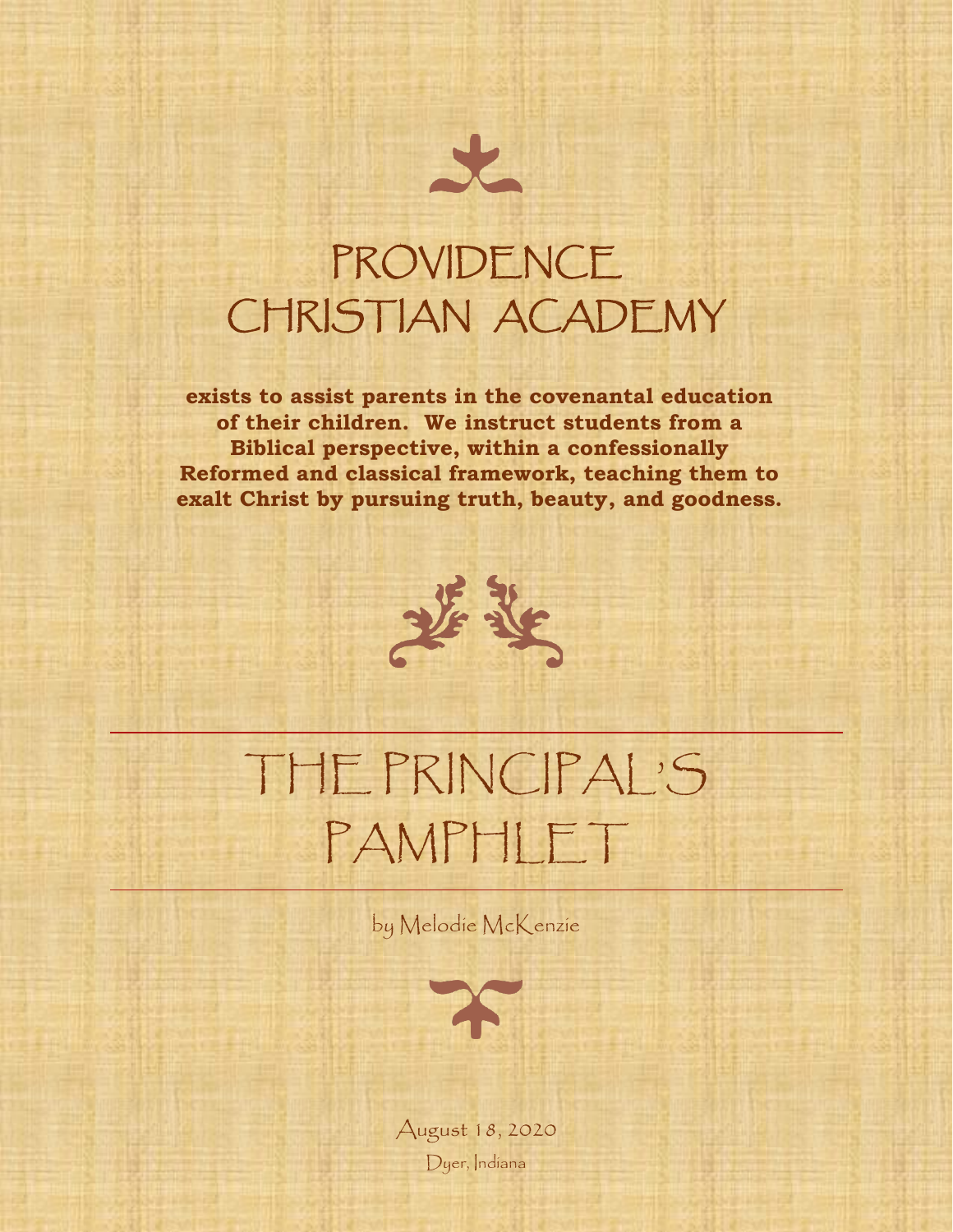#### Theme of the Year

 In a world of uncertainty, what can we give our students to cling to in order to keep them safe? It is of course our good God. We'll begin this year dwelling on God's character. In Exodus, there is a passage that furnishes us with a number of God's attributes.

God had already given the Ten Commandments. Moses through his anger at the people's sin had broken the tablets. In chapter 34, the LORD told Moses to prepare two tablets like the first and bring them up the mountain for God to write the commandments again. Moses prepared and then climbed Mount Sinai where we read:

5 The LORD descended in the cloud and stood with him there, and proclaimed the name of the LORD. 6 The LORD passed before him and proclaimed, "The LORD, the LORD, a God merciful and gracious, slow to anger, and abounding in steadfast love and faithfulness, 7 keeping steadfast love for thousands, forgiving iniquity and transgression and sin, but who will by no means clear the guilty, visiting the iniquity of the fathers on the children and the children's children, to the third and the fourth generation." 8 And Moses quickly bowed his head toward the earth and worshiped. **--Exodus** 34:5-8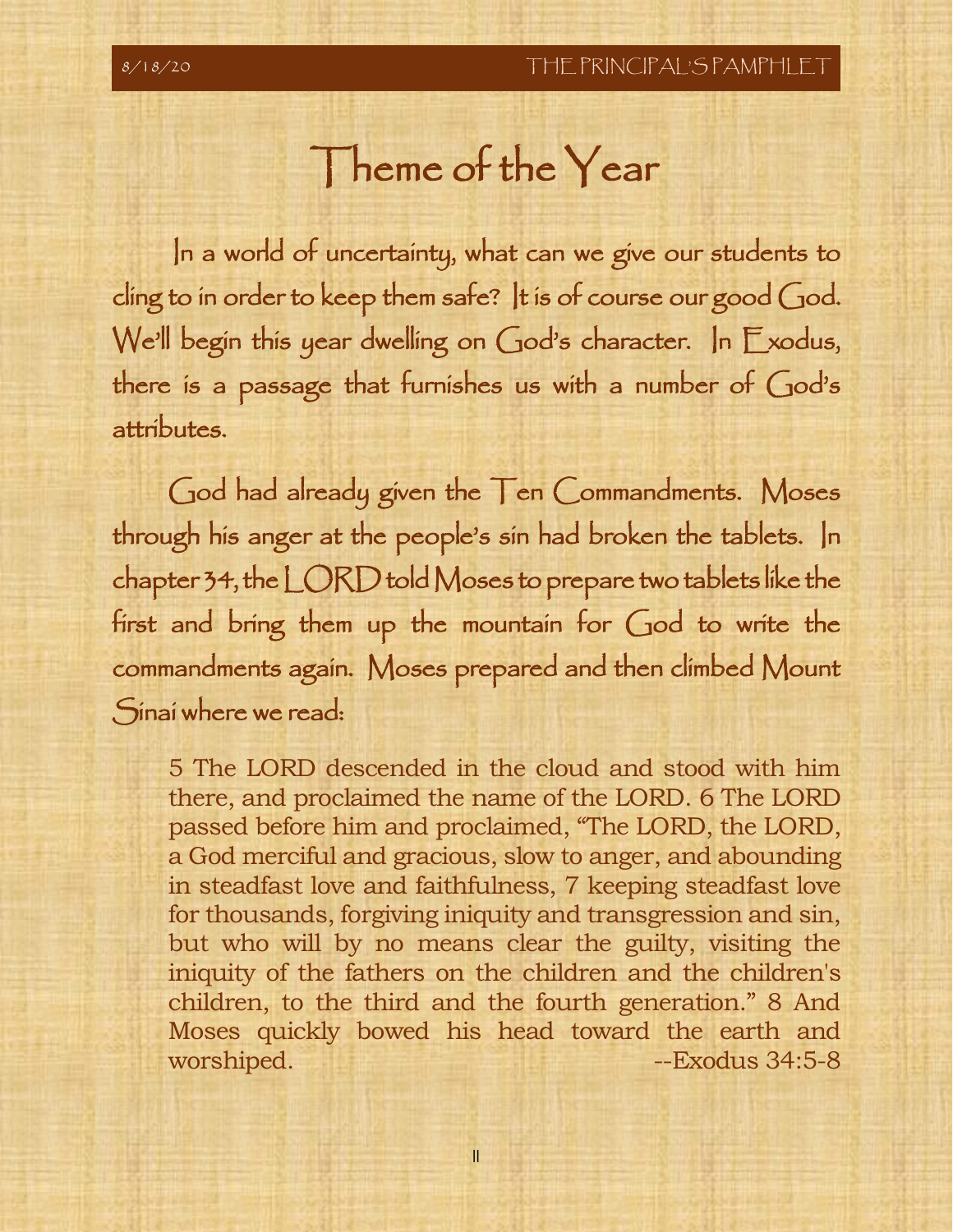Here, in addition to the importance of God's name, we also see His mercy, grace, love, faithfulness, and forgiveness. Calvin teaches us in the *Institutes of the Christian Religion* that "Without knowledge of self, there is no knowledge of God," and "Without knowledge of God, there is no knowledge of self." The students will be directed to turn their thoughts and hearts upwards to learn of their God. In addition to compelling our worship, this knowledge of God will shape their view of themselves. From there, we'll turn in the second half of the year to how we are stamped in the image of our Creator.

In Colossians 3, we read how we are created in God's image. Since we are fallen, we must put off the old man and put on the righteousness of Christ. We are meant to mirror God's character since that is how He first created us. "This is our highest perfection and blessing—to bear the image of God." (Calvin's Commentary XXI, p. 212) Verses 12-15 say,

12 Therefore, as God's chosen people, holy and dearly loved, clothe yourselves with compassion, kindness, humility, gentleness and patience. 13 Bear with each other and forgive one another if any of you has a grievance against someone. Forgive as the Lord forgave you. 14 And over all these virtues put on love, which binds them all together in perfect unity. 15 Let the peace of Christ rule in your hearts,

III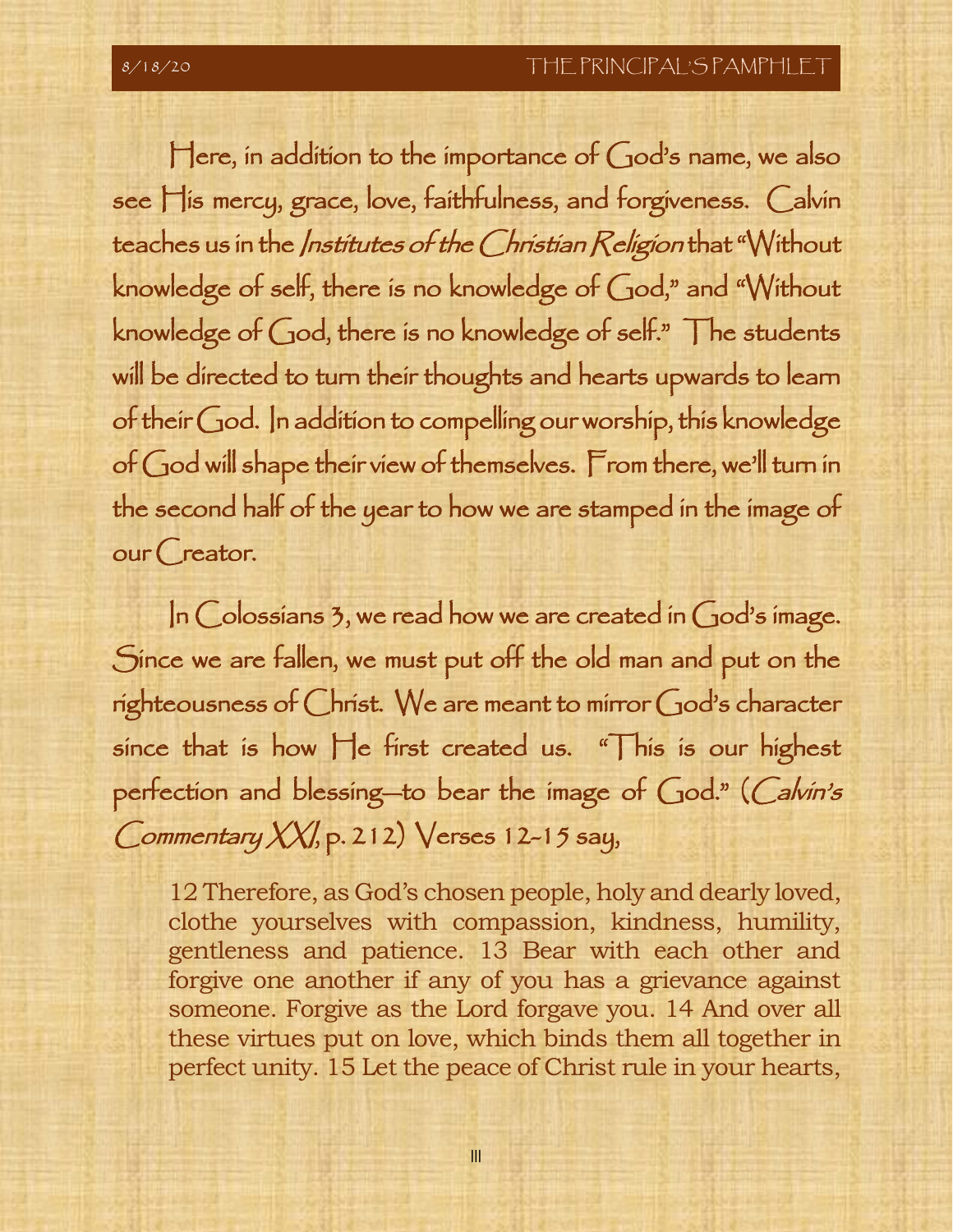since as members of one body you were called to peace. And  $be$  thankful.  $\qquad \qquad -\text{Colossians } 3:12-15$ 

As we spend the year first meditating on God and then learning how we follow and imitate Him, our prayer is that we will grow each day in His likeness. Even amidst opening the year in a degree of uncertainty for what the future holds, we stand firm in what is certain in life.

> "Once you become aware that the main business that you are here for is to know God, most of life's problems fall into place of their own accord."

> > ∼J.I. Packer, *Knowing God*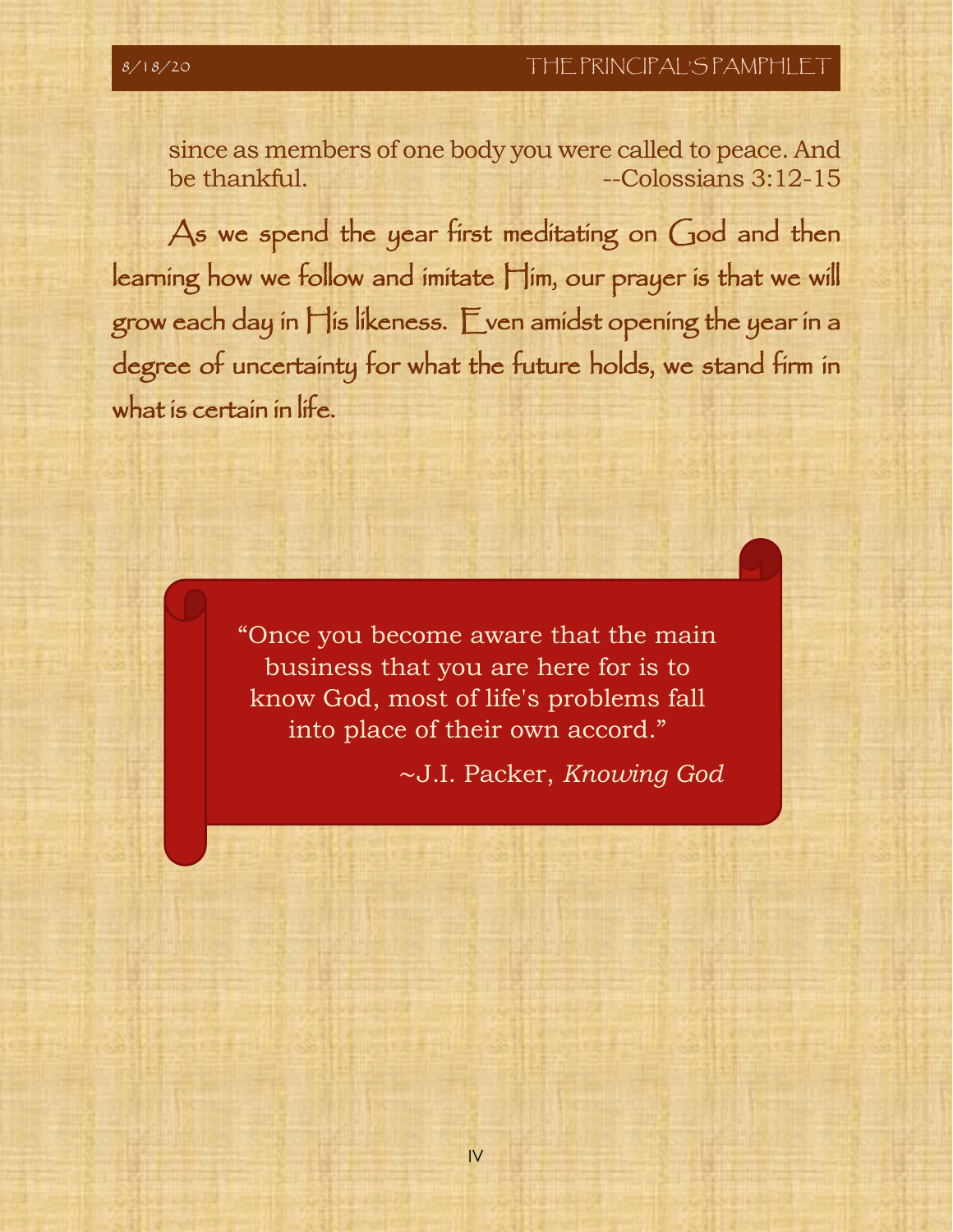### Welcome!

In addition to the Svendsen family who we introduced last spring, we are pleased to welcome two additional new families to our school this year: the Steffen family and the Woldhuis family. We are also excited to introduce our new faculty!

Quinn and Sadie Steffen just moved to Munster from Oak Park. They have enrolled their daughter, Skye, into the 2<sup>nd</sup> grade. Their church is Westminster OPC.

Trevor and Heidi Woldhuis are no strangers to many since Trevor's aunt and uncle, the Huizengas, have been with us from the beginning. Trevor and Heidi will be sending their son, Elijah, to kindergarten. Their church is Faith URC.

We are very pleased to welcome three of our own parents onto our faculty. Mrs. Sarah Boer will be our Academic Support teacher aide, Mrs. Karese Gephart will be our P.E. teacher, and Mrs. Shari Spoolstra will be teaching Art classes to the 1st - 6th graders.

We all look forward to welcoming these families and faculty as we gather tonight over our bowls of ice cream.

V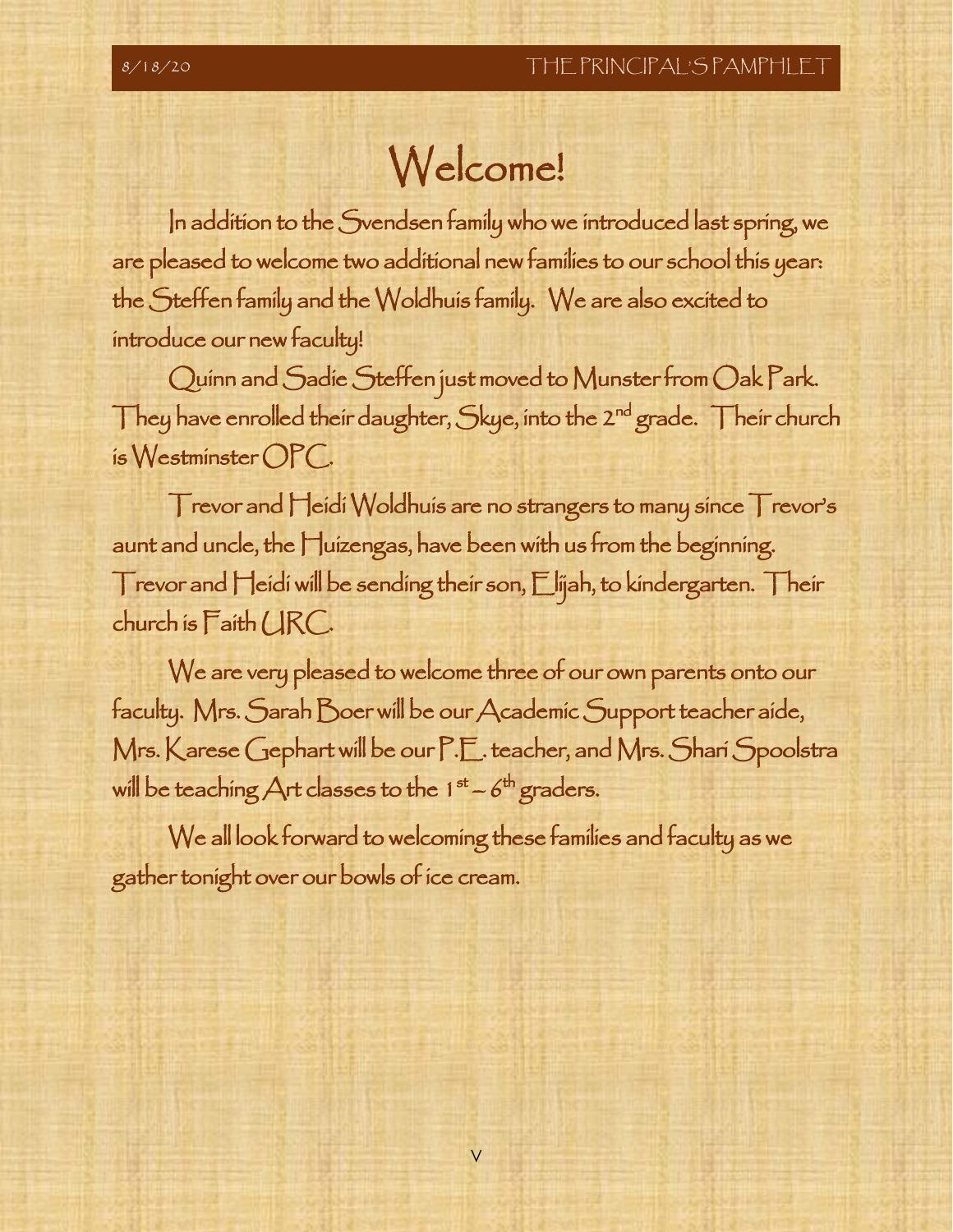# Faculty for 2020 - 2021

- ❖ We are pleased to announce the faculty list for this school year.
	- o Mrs. Sarah Boer: Academic Support
	- 0 Mrs. Marj Colvin: 5<sup>th</sup> 8<sup>th</sup> choir
	- $\circ\;$  Mrs. Kim Darling:  $7^{\sf th}/8^{\sf th}$  drama
	- $\circ\;$  Mrs. Karese Gephart: 1  $^{\rm st}$  4th & 5th 8th PE
	- o Mrs. Valerie Knoll: Kindergarten homeroom, 1st phonics, 3rd composition,  $5^{\text{th}}\diagup6^{\text{th}}$  spelling
	- $\circ$  Miss Leann Lange:  $K 2^{nd}$  & 3<sup>rd</sup>  $-4^{th}$  music
	- o Mrs. Melodie McKenzie: Principal, 5<sup>th</sup>/6<sup>th</sup> math
	- $\circ$  Mrs. Ashley Noffsinger: 1<sup>st</sup>/2<sup>nd</sup> homeroom, K 2<sup>nd</sup> science
	- $\circ \mathsf{Mrs}\_\mathsf{iz} \mathsf{Porte:} \: 7^\mathsf{th}\diagup 8^\mathsf{th}$  homeroom,  $6^\mathsf{th}\text{--}8^\mathsf{th}$  science
	- $\circ\;{\sf Mrs.}$ Shari Spoolstra: 1 <sup>st</sup>/2<sup>nd</sup>, 3<sup>rd</sup>/4<sup>th</sup>, and 5<sup>th</sup>/6<sup>th</sup> art
	- $\circ \mathsf{Mrs}\ldotp \mathsf{Doris}\mathsf{Trester}\colon 3^{\mathsf{rd}}/4^{\mathsf{th}}\,\mathsf{homeroom}\mathsf{L}\textsf{atin}\,\mathsf{A}\,(3^{\mathsf{rd}}\mathsf{A}\,4^{\mathsf{th}}\,$ composition, 3<sup>rd</sup> – 5<sup>th</sup> science
	- o Mr. $\mathsf E^\mathsf d$  Vander Woude: 8<sup>th</sup> logic
	- $\circ$  Mrs. Louise Wright: 5<sup>th</sup>/6<sup>th</sup> homeroom including Bible, líterature, hístory/geography, 6<sup>th</sup> logíc, and grammar, as well as  $4^\text{th}, 5^\text{th} / 6^\text{th},$  and  $7^\text{th} / 8^\text{th}$   $\bigcup \text{atin}$

 "We ask you, brothers, to respect those who labor among you and are over you in the Lord and admonish you, and to esteem them very highly in love because of their work."

1 Thessalonians 5:12-13a